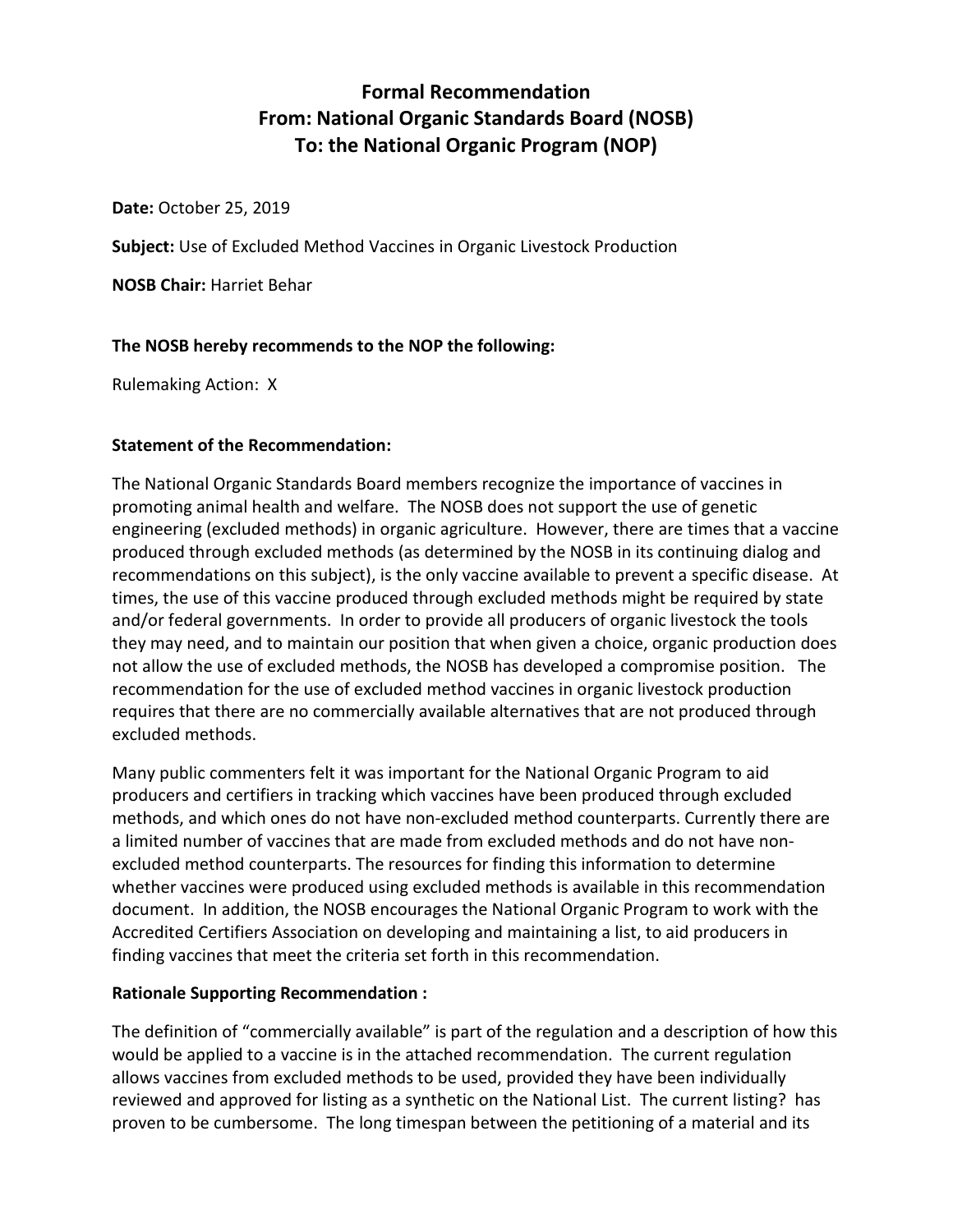eventual placement on the National List does not provide organic livestock producers the vaccines they need now, or what they might need in the future, in a timely manner. This recommendation only allows vaccines from excluded methods if there are no vaccines available that have not been produced through use of excluded methods. This would provide vaccines needed by producers whether the need was caused by an emergency, was required by governmental agencies, or just as a way to prevent a disease from occurring in their livestock. New methods of genetic engineering continue to be introduced. However, the numerous NOSB recommendations since 2016 on excluded methods and the ongoing dialog and recommendations detailing which types of methods should be considered excluded, and which ones should not, informs the organic community and the National Organic Program if the method used to make the vaccine is to be considered excluded or not.

# **NOSB Vote:**

Motion to change the USDA organic regulations at § 205.105(e). Addition to the current rule noted in bold.

(e) Excluded methods, except for vaccines: Provided, That, **vaccines produced through excluded methods may be used when an equivalent vaccine not produced through excluded methods is not commercially available.**

Motion by: Harriet Behar

Seconded by: Ashley Swaffar

Yes: 12 No: 0 Abstain: 1 Absent: 1 Recuse: 0

**Outcome:** Motion Passed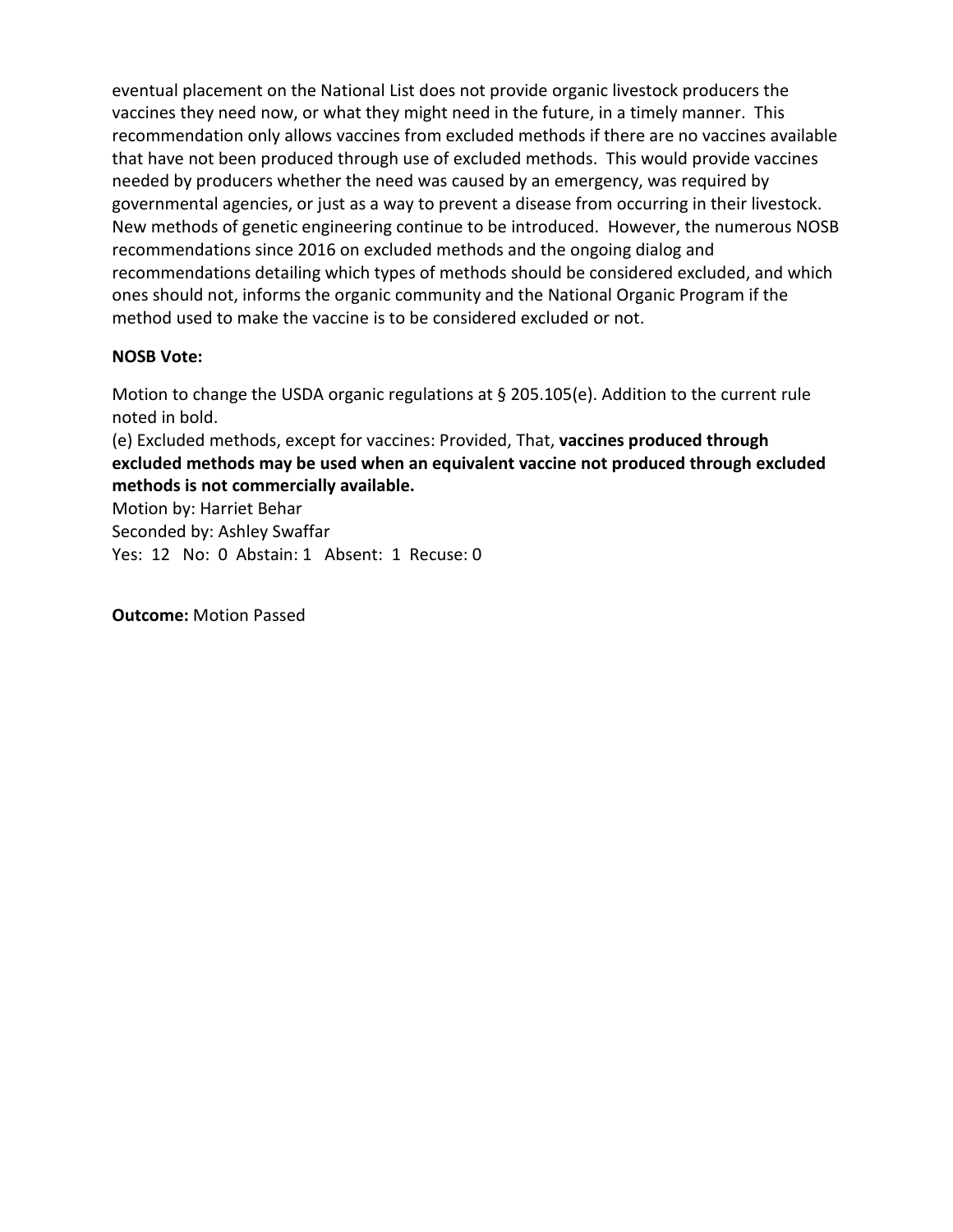# **National Organic Standards Board Livestock Subcommittee Proposal Use of Excluded Method Vaccines in Organic Livestock Production July 16, 2019**

#### **Introduction and Background**

There are two areas in the organic regulations that address use of vaccines; one on the National List (NL) of allowed and prohibited substances, and one in the section that details excluded methods. Through public comment and direct interaction with certifiers and organic producers, it became apparent that there are inconsistencies between certifiers about which vaccines are allowed. Some certifiers do not allow the use of excluded method vaccines, relying on the NOP regulation at §206.105 (e) which only allows use of this type of vaccine if it has gone through NOSB review and NOP placement on the National List. Other certifiers allow any type of vaccine to be used, and may or may not inquire if the vaccine has been produced through excluded methods. These certifiers rely on the presence of vaccines on the National List at §205.603(a)(4) without any restriction or clarifying annotation.

This issue was reviewed by the NOSB in October 2014: ["Findings and Recommendations](https://www.google.com/url?sa=t&rct=j&q=&esrc=s&source=web&cd=2&cad=rja&uact=8&ved=2ahUKEwiGsq6hpuvfAhWTooMKHT82CO8QFjABegQIAxAC&url=https%3A%2F%2Fwww.ams.usda.gov%2Fsites%2Fdefault%2Ffiles%2Fmedia%2FNOP%2520Livestock%2520Vaccines%2520from%2520Excluded%2520Methods.pdf&usg=AOvVaw0YUvtm0jFsET0bG6QpFCW9) in Response to [September 2010 NOP Memorandum on Livestock Vaccines Made With Excluded Methods"](https://www.google.com/url?sa=t&rct=j&q=&esrc=s&source=web&cd=2&cad=rja&uact=8&ved=2ahUKEwiGsq6hpuvfAhWTooMKHT82CO8QFjABegQIAxAC&url=https%3A%2F%2Fwww.ams.usda.gov%2Fsites%2Fdefault%2Ffiles%2Fmedia%2FNOP%2520Livestock%2520Vaccines%2520from%2520Excluded%2520Methods.pdf&usg=AOvVaw0YUvtm0jFsET0bG6QpFCW9). Challenges that prevented immediate attention to this issue included: having an updated definition of excluded methods that determines if new technologies were to be excluded methods for organic, having a clear understanding if there were non-excluded method vaccine equivalents to excluded-method-derived vaccines, and how to provide for use of excluded method vaccines if there was an emergency when only an excluded method vaccine could address the problem in a timely way.

In November 2017, the NOSB passed a [recommendation](https://www.google.com/url?sa=t&rct=j&q=&esrc=s&source=web&cd=1&ved=2ahUKEwjJ7LGDq-vfAhUK4YMKHXUSDoIQFjAAegQIBBAC&url=https%3A%2F%2Fwww.ams.usda.gov%2Fsites%2Fdefault%2Ffiles%2Fmedia%2FMSExcludedMethodsNOPFall2017.pdf&usg=AOvVaw2vLeKom3z8C80nKmAOCfbU) that addresses how to determine if specific technologies should be considered excluded or not, with descriptions, terminology, and a listing of excluded, not excluded, and yet-to-be-determined methods. The NOSB will use this recommendation to review new technologies as they develop. The October 2014 NOSB recommendation lists commonly used vaccines that are known to have been made through excluded method technology. The NOSB strives to correct this inconsistency, to increase the trust of the organic certification system and provide consistency and certainty for organic livestock producers.

The Subcommittee recognizes the importance vaccines play in the prevention of livestock disease. When an organic livestock producer loses one or more of their animals, there is the loss of the animal's production capability, as well as a loss of time and resources associated with the breeding and selection that resulted in that specific animal. Breeding and selection often take years or even decades. When an animal is lost, all of those years of breeding and their unique genetics are also lost. The use of vaccines as a preventative can protect this long-term investment in genetic improvement, and vaccines remain an important tool in the organic livestock producer's toolbox to protect the investments that producers have in individual animals as well as their herds or flocks. The possibility of a livestock health emergency is real, and the NOSB is putting forth this proposal to have clarity in the use of vaccines from excluded methods, to provide certainty and consistency to both producers and certifiers in the determination of which specific vaccines can be used with organic livestock.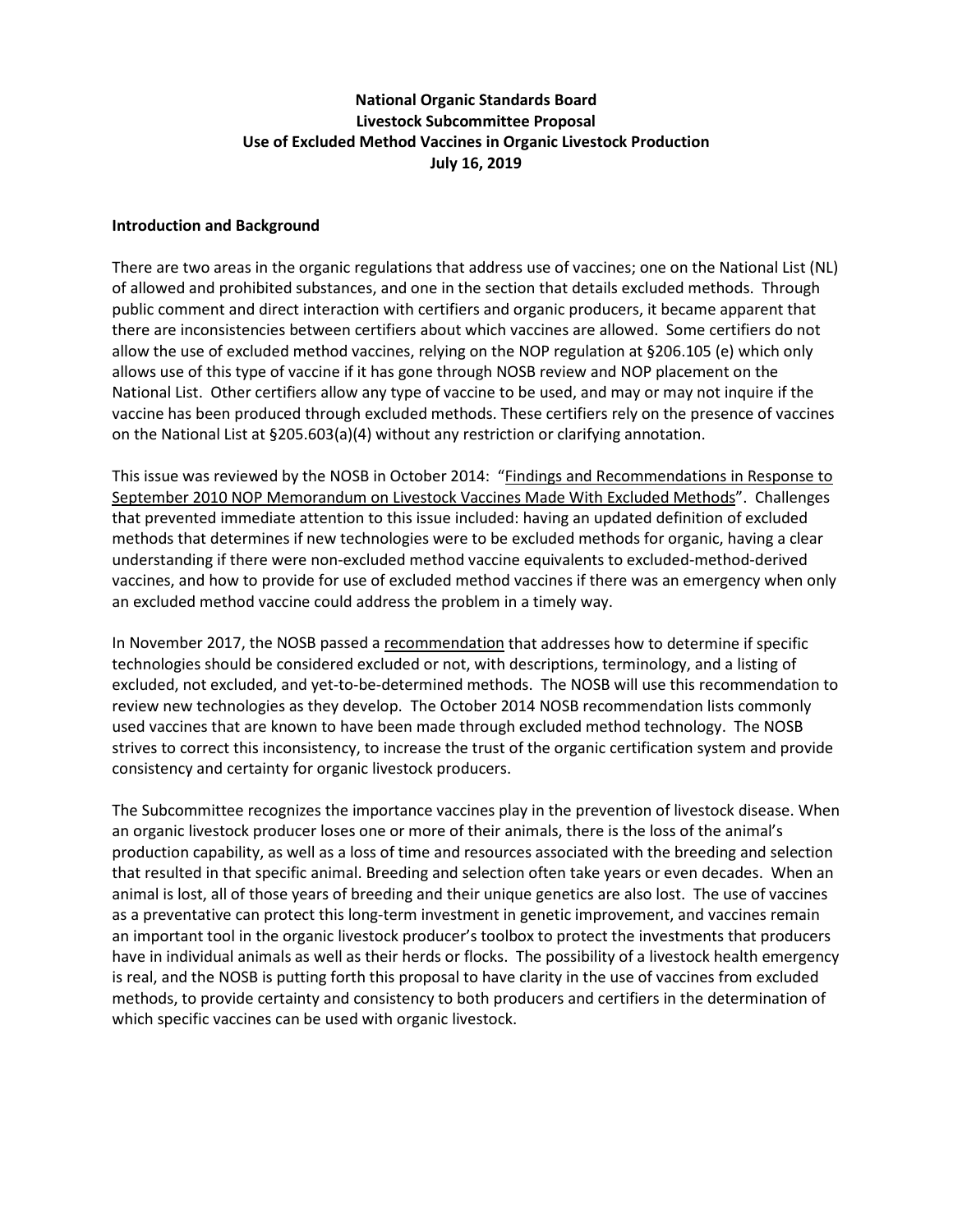#### **Relevant Areas of the Rule and Guidance**

From the NOP Rule:

#### **§205.2 Terms defined**

 *Biologics.* All viruses, serums, toxins, and analogous products of natural or synthetic origin, such as diagnostics, antitoxins, vaccines, live microorganisms, killed microorganisms, and the antigenic or immunizing components of microorganisms intended for use in the diagnosis, treatment, or prevention of diseases of animals.

*Commercial availability.* The ability to obtain a production input in an appropriate form, quality, or quantity to fulfill an essential function in a system of organic production or handling, as determined by the certifying agent in the course of reviewing the organic plan.

 *Excluded methods.* A variety of methods used to genetically modify organisms or influence their growth and development by means that are not possible under natural conditions or processes and are not considered compatible with organic production. Such methods include cell fusion, microencapsulation and macroencapsulation, and recombinant DNA technology (including gene deletion, gene doubling, introducing a foreign gene, and changing the positions of genes when achieved by recombinant DNA technology). Such methods do not include the use of traditional breeding, conjugation, fermentation, hybridization, in vitro fertilization, or tissue culture.

**§205.105 Allowed and prohibited substances, methods, and ingredients in organic production and handling***.* To be sold or labeled as "100 percent organic," "organic," or "made with organic (specified ingredients or food group(s))," the product must be produced and handled without the use of:

(e) Excluded methods, except for vaccines: *Provided,* That, the vaccines are approved in accordance with §205.600(a)

## **§205.600 Evaluation criteria for allowed and prohibited substances, methods, and ingredients.** The following criteria will be utilized in the evaluation of substances or ingredients for the organic production and handling sections of the National List:

(a) Synthetic and nonsynthetic substances considered for inclusion on or deletion from the National List of allowed and prohibited substances will be evaluated using the criteria specified in the Act (7 U.S.C. 6517 and 6518).

#### **The [preamble to the National Organic Program final rule](https://www.google.com/url?sa=t&rct=j&q=&esrc=s&source=web&cd=1&cad=rja&uact=8&ved=2ahUKEwjXnPjDqOvfAhVH2IMKHU1vCycQFjAAegQIChAC&url=https%3A%2F%2Fwww.ams.usda.gov%2Fsites%2Fdefault%2Ffiles%2Fmedia%2FNOP%2520Preamble%2520Full%2520Version.pdf&usg=AOvVaw3vO-yEQGpNkrKrvta-OsYj) [\(65 FR 80547, December 21, 2000\)](https://www.federalregister.gov/documents/2000/12/21/00-32257/national-organic-program#h-33) states:**

The Act allows use of animal vaccines in organic livestock production. Given the general prohibition on the use of excluded methods, however, we believe that animal vaccines produced using excluded methods should not be allowed without an explicit consideration of such materials by the NOSB and without an affirmative determination from the NOSB that they meet the criteria for inclusion on the National List. It is for that reason that we have not granted this request of commenters but, rather, provided an opportunity for review of this narrow range of materials produced using excluded methods through the National List process.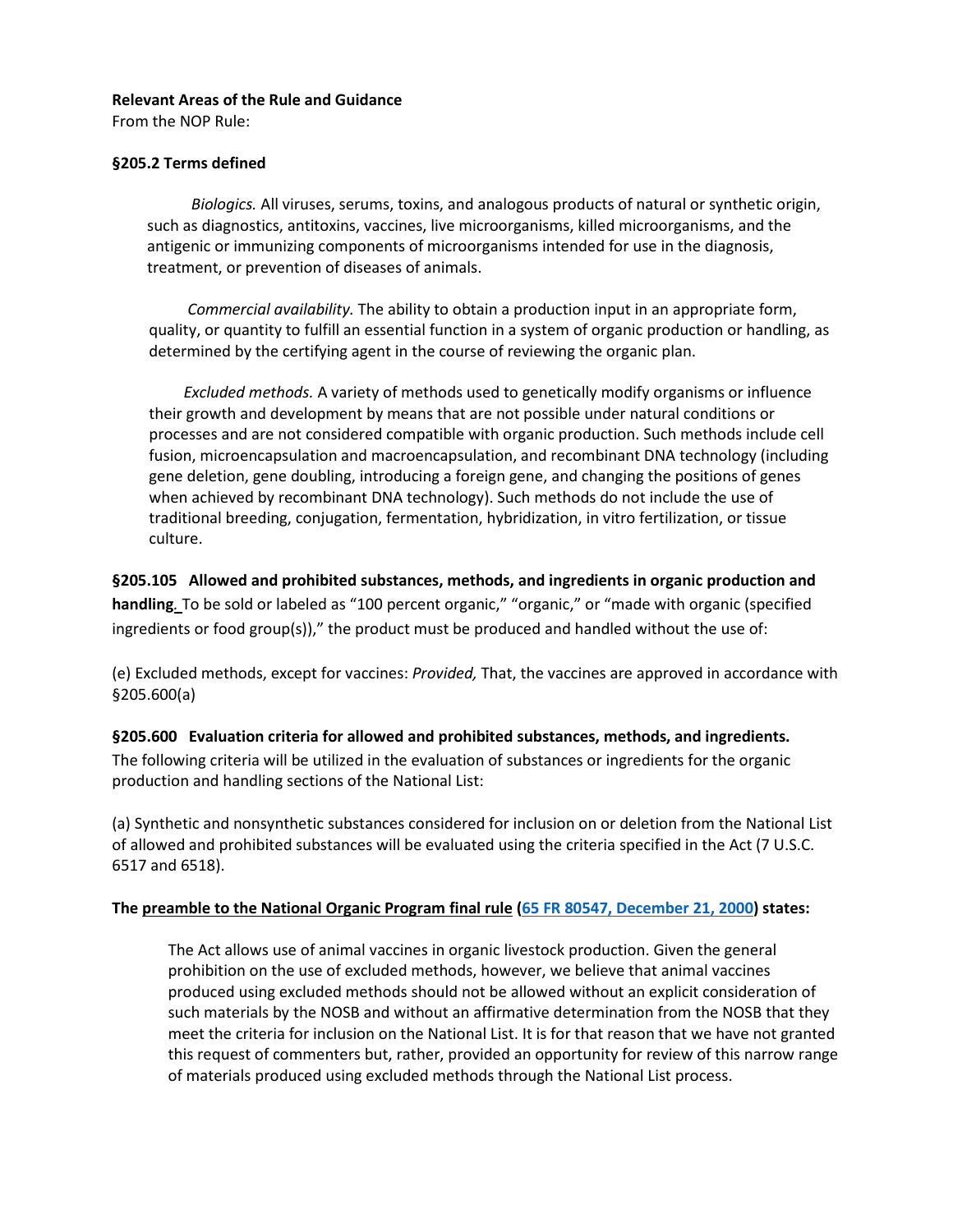#### **Excerpt fro[m NOP Memo to NOSB](https://www.ams.usda.gov/rules-regulations/organic/nosb/memos-nosb) dated September 30, 2010:**

The NOP's understanding is that excluded methods are prohibited under Section §205.105(e) *except for* vaccines. Further, this exception applies to vaccines that are produced through excluded methods only if those GMO vaccines are approved according to 205.600(a). Vaccines are listed under §205.603(a)(4) under "Biologics-Vaccines". The NOSB has not reviewed vaccines in accordance with §205.600(a). The listing under §205.603(a)(4) of Biologics-Vaccines does not include the allowance of GMO vaccines. The NOP requested a legal review from USDA's Office of General Counsel (OGC) to determine whether vaccines produced through excluded methods are currently allowed under 205.603(a)(4). The OGC opinion supports the position that GMO vaccines are allowed only if they are approved according to 205.600(a).

The NOP recommends that the NOSB review GMO vaccines under the provisions of §205.600(a). The NOP suggests that the Board request a technical review for biologics-vaccines, including the status of genetically modified vaccines and an assessment of the economic impact of using commercial availability criteria for non-genetically modified vaccines. After the Board completes the evaluation according to the OFPA criteria, it may submit a recommendation to the NOP to add GMO vaccines to the National List of Allowed and Prohibited Substances.

#### **Discussion and Goals of this Proposal**

The Livestock Subcommittee strongly supports the use of vaccines as an essential component of maintaining animal health and promoting animal welfare. Vaccines are an essential tool for livestock producers to prevent serious health events in both individual animals as well as their entire herds or flocks. Interstate and international movement of livestock may require specific vaccinations for animals to be transported and sold. Currently, § 205.105(e) requires excluded method vaccines be reviewed and placed on the National List before use. This approach is impractical for a variety of reasons:

- There are new individual vaccines continually being developed; the NOSB will have difficulty reviewing these in a timely manner.
- Putting each of the excluded method vaccines on the NL is a lengthy process (2+ years) and puts organic livestock at risk in emergency situations when that vaccine may be needed immediately.
- Some excluded method vaccines may be patented and there may be confidential information that will not allow NOSB standard review of the material.
- Both the European Union and Canadian organic standards do not differentiate between the use of excluded method vaccines or standard vaccines, putting US organic livestock producers at a disadvantage when addressing animal disease.
- Some certifiers observe this restriction, and do not currently allow any excluded method vaccines, while others ignore this restriction and allow excluded method vaccines, or do not determine if a vaccine is made from an excluded method. This inconsistency causes problems for some producers and may lead to "certifier-shopping". Any time we can correct an inconsistency, we increase the trust of the organic certification system for both producers and consumers.

The NOSB, supported by the majority of public comment, is committed to not endorsing the blanket use of excluded method technologies. We seek to find a pragmatic way to stand against pervasive use of excluded methods in organic agriculture and foods, while being practical in accepting the fact that sometimes the only vaccines that are available are those made with excluded method technology.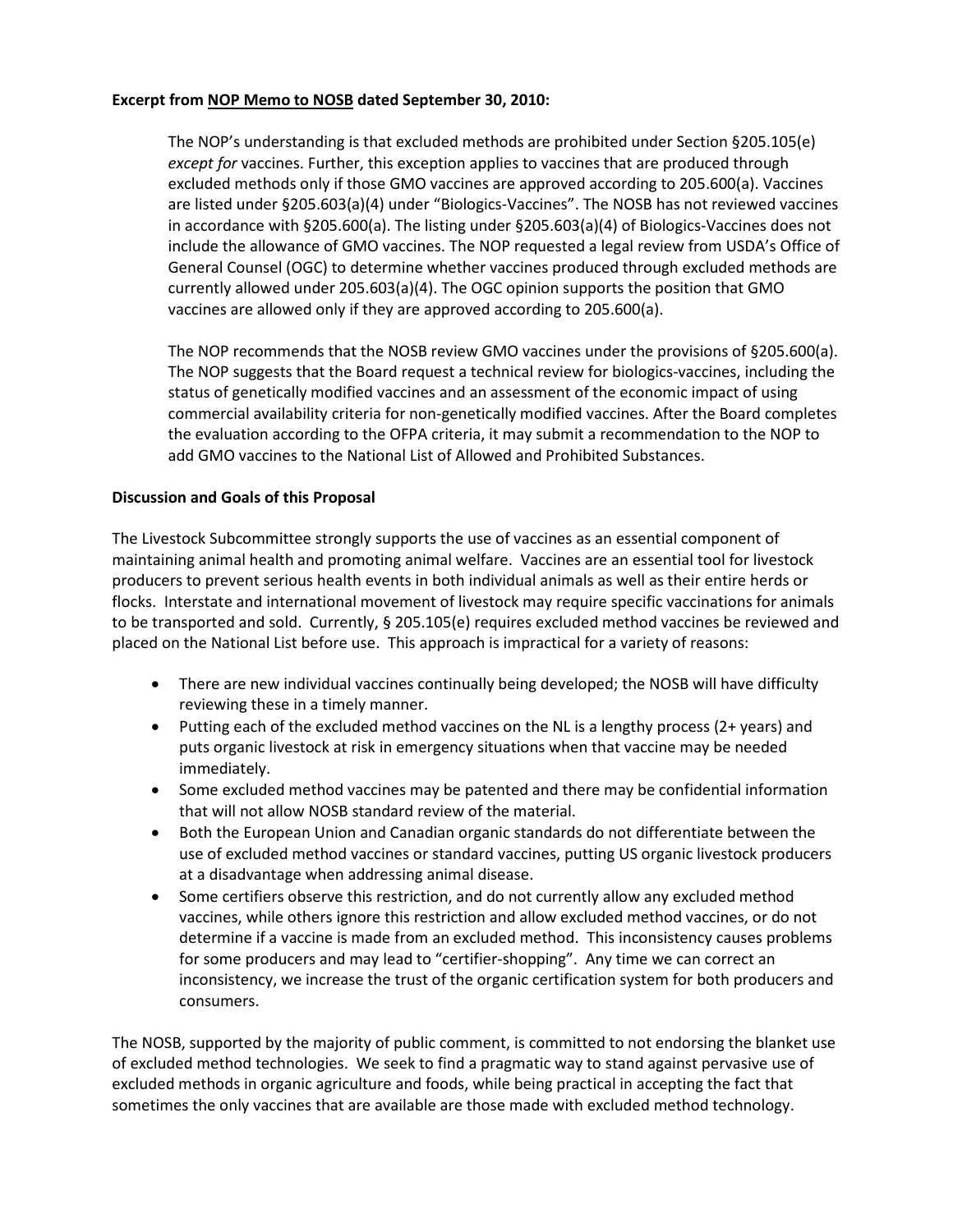In our discussion, we reviewed three options:

- 1. Allow all vaccines without any review or consideration if they were produced through excluded methods.
- 2. Allow vaccines from excluded methods, but only if they were individually reviewed and approved by the NOSB and placed on the National List by the NOP.
- 3. Allow vaccines from excluded methods, but only if a vaccine is not "commercially available" that had not been produced from excluded methods to effectively treat that health issue.

For option 1, the NOSB considered the issues below if there would be an allowance of excluded method vaccines "as a class" with no restriction.

- This is what is currently done in Europe and Canada.
- Less documentation needed by operators and certifiers.
- Allows for use of needed vaccines in an emergency with no restrictions.
- New excluded method technologies might provide additional animal health effects beyond just control of a specific disease, having a carte blanche approach might have unintended consequences beyond our intention of preventing animal illness.
- Might open the door to more use of excluded methods in organic.

For option 2, the NOSB considered these issues if there was no change to the current two references in the USDA organic regulations, both within the regulatory text and on the National List.

- Use of vaccines from excluded methods, at times the only vaccine to prevent the health issue, would not be available to some producers since their certifiers will continue to follow the current regulation as written.
- Certifiers who currently allow the use of excluded method vaccines, would continue to ignore the language of the regulation that requires these vaccines be in the National List before use, leading to a lack of consistency in implementation of the regulation, as well as confusion in the certification community resulting in some areas of the regulation to be ignored without consequences.
- The NOSB would need to solicit petitions for review of excluded method vaccines that are currently in use, to place them on the National List. Optimistically, the placement of these vaccines on the NL would take 2 to 4 years.
- In the case of a livestock disease outbreak, that can only be treated by excluded method vaccines, organic livestock producers would be at a disadvantage due to the lag time between the petitioning of a new excluded method vaccine and its eventual possible placement on the National List.

For option 3- change to the regulatory language could require that vaccines from excluded methods only be used when there are no commercially available vaccines produced without excluded methods. Allowance for the use of nonorganic seeds and some nonorganic agricultural products in processed organic foods, is currently allowed when there is no "commercially available" organic alternative. The term "commercially available" is defined in the USDA organic regulations as:

*Commercially available. The ability to obtain a production input in an appropriate form, quality, or quantity to fulfill an essential function in a system of organic production or handling, as determined by the certifying agent in the course of reviewing the organic plan*.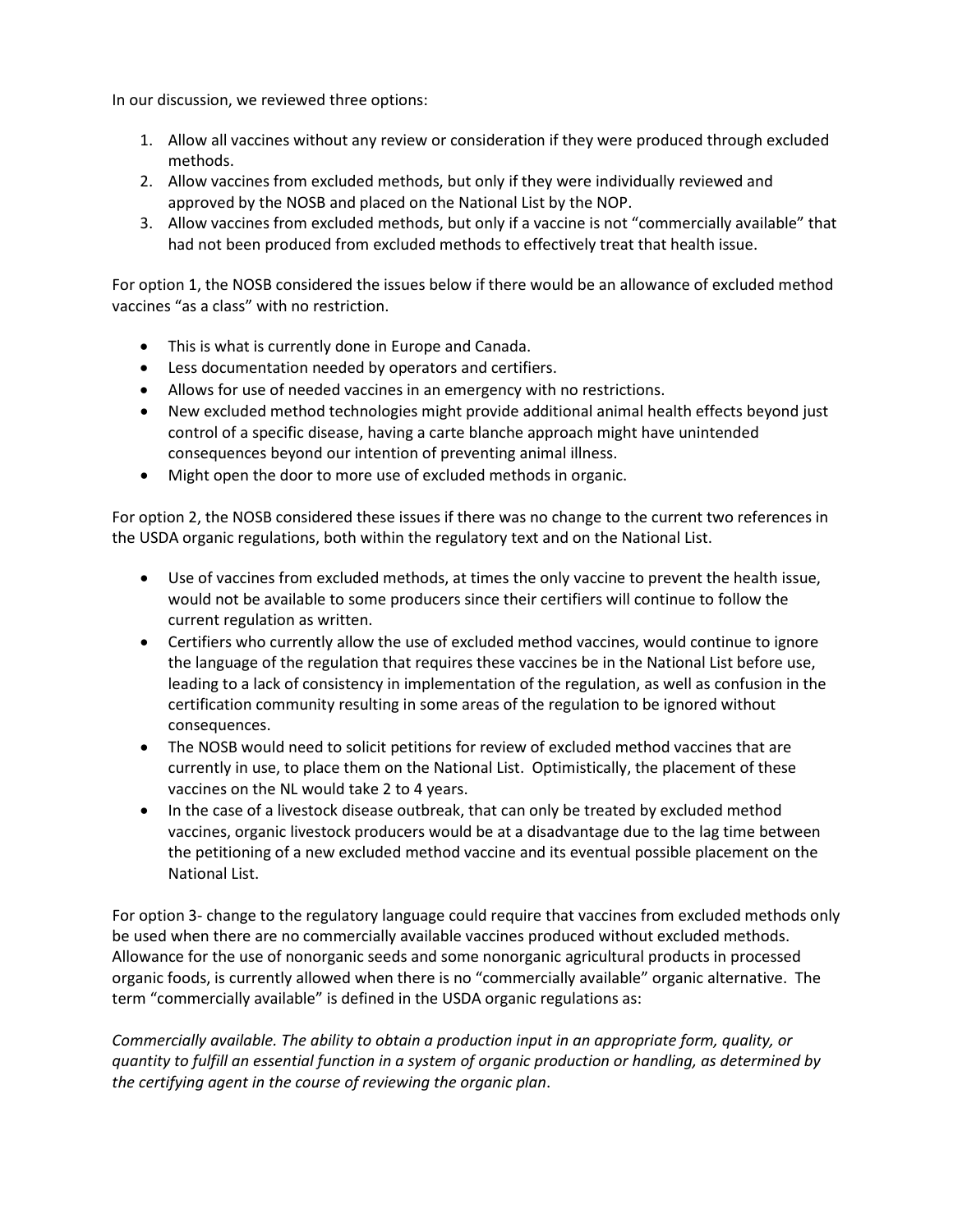- A clear definition of how "commercial availability" will be applied when searching for vaccines made without excluded method technology and what documentation is sufficient to prove this search.
- Operators and certifiers are accustomed to "commercial availability" since it applies to use of organic seed and agricultural products found on §205.606.
- Would allow for quick use of an excluded vaccine in an emergency, when no other option is available.
- Encourages market availability of vaccines not made with excluded methods by providing organic buyers for these vaccines and showing a need for their continued manufacture.
- Might be difficult to clearly identify which vaccines are from excluded methods and which are not. Currently there is a list of widely used vaccines, but there may be others in use regionally or sporadically that are not listed.

### **Public Comment**

At the April 2019 NOSB meeting, a discussion document was circulated with the following options and questions provided to the public for comment.

- 1. Follow the requirements of § 205.105 (e) and start reviewing known excluded method vaccines for individual placement on the National List.
- 2. Approve all vaccines produced through excluded methods as a "class" of vaccines and place this class of vaccines on § 205.603(a)(4).
- 3. Change § 205.105 (e) to read as follows:

*(e) Excluded methods, except for vaccines: Provided, That, there are no commercially available vaccines that are not produced through excluded methods to prevent that specific animal disease or health problem.*

In addition, please provide information on the following:

- 4. What type of documentation would be used to prove non-commercial availability of vaccines produced without excluded methods?
- 5. When reviewing vaccines under commercial availability, are there special issues that should be considered?

The significant majority of the public responses supported option 3, changing the regulatory language to allow use of vaccines from excluded methods when no other vaccines were commercially available. There were some commenters that supported allowing all vaccines as a class, with no consideration applied if the vaccine was produced from excluded methods or not. There were no comments supporting the current regulatory language, which has led to inconsistency among certifiers in implementation of the regulation.

#### **Determining commercial availability of a vaccine not produced through excluded method technology**

The definition of commercial availability can be applied to vaccines in this manner.

• The vaccine is available in the specific route of delivery required by the operator (Injection, needle-free or transdermal, intranasal, ocular, oral, spray, topical.) (FORM)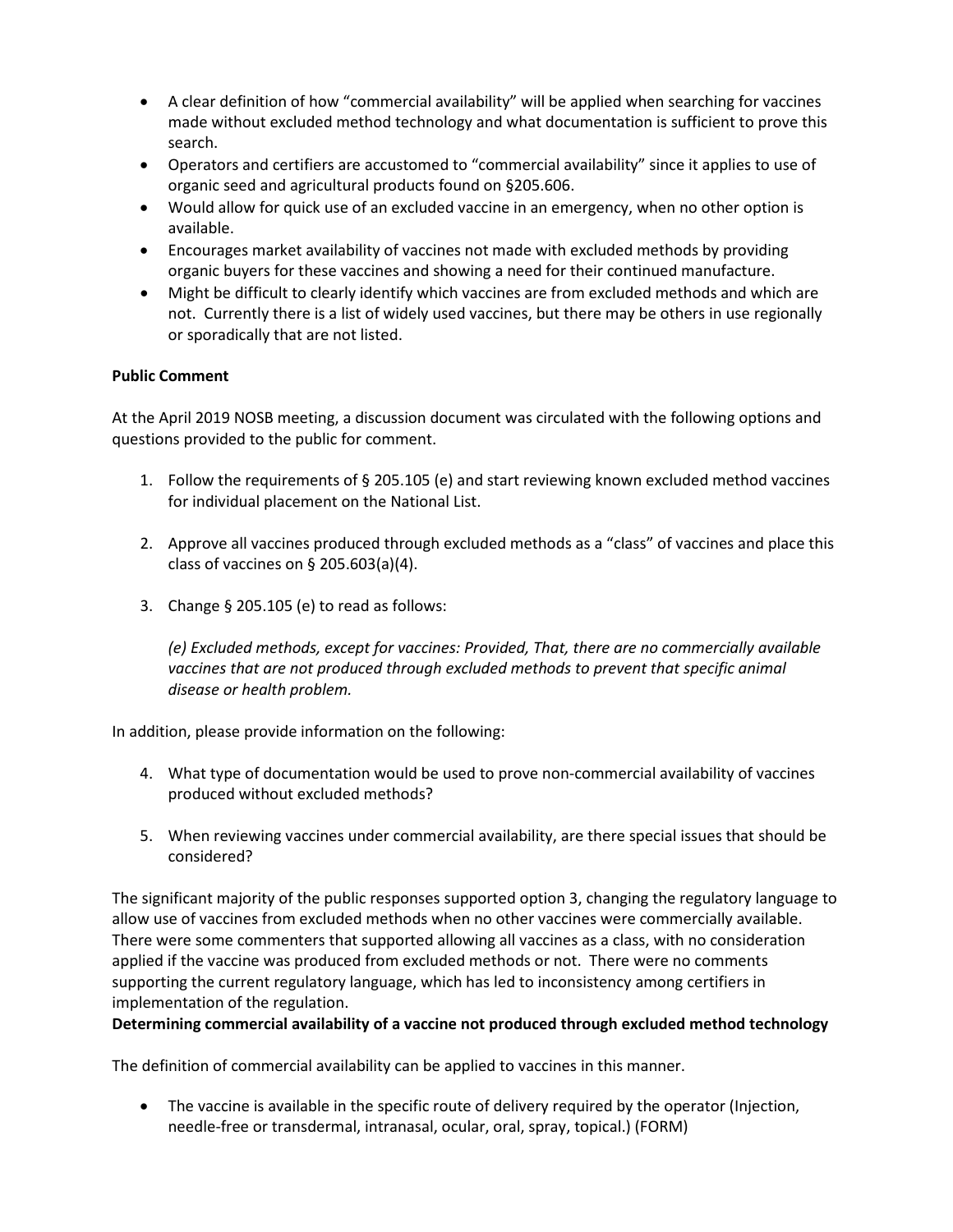- Information is present that details similar or not similar efficacies of the excluded and nonexcluded method vaccines for that specific illness or health problem (QUALITY)
- Sufficient volume of the vaccine is present for the operator to purchase in their region, within the timeframe necessary for perishable vaccines, to vaccinate their livestock. (QUANTITY)

#### **Resources to determine if a vaccine had or had not been produced through excluded methods**

Commenters expressed concern that it could be difficult for both operators and certifiers to determine if there are commercially available vaccines not made from excluded methods. There are some references to aid in this determination. The August 2014 NOSB document, entitled ["Findings and](https://www.google.com/url?sa=t&rct=j&q=&esrc=s&source=web&cd=2&cad=rja&uact=8&ved=2ahUKEwiGsq6hpuvfAhWTooMKHT82CO8QFjABegQIAxAC&url=https%3A%2F%2Fwww.ams.usda.gov%2Fsites%2Fdefault%2Ffiles%2Fmedia%2FNOP%2520Livestock%2520Vaccines%2520from%2520Excluded%2520Methods.pdf&usg=AOvVaw0YUvtm0jFsET0bG6QpFCW9)  [Recommendation in Response to September 2010 NOP Memorandum on Livestock Vaccines Made With](https://www.google.com/url?sa=t&rct=j&q=&esrc=s&source=web&cd=2&cad=rja&uact=8&ved=2ahUKEwiGsq6hpuvfAhWTooMKHT82CO8QFjABegQIAxAC&url=https%3A%2F%2Fwww.ams.usda.gov%2Fsites%2Fdefault%2Ffiles%2Fmedia%2FNOP%2520Livestock%2520Vaccines%2520from%2520Excluded%2520Methods.pdf&usg=AOvVaw0YUvtm0jFsET0bG6QpFCW9)  [Excluded Methods"](https://www.google.com/url?sa=t&rct=j&q=&esrc=s&source=web&cd=2&cad=rja&uact=8&ved=2ahUKEwiGsq6hpuvfAhWTooMKHT82CO8QFjABegQIAxAC&url=https%3A%2F%2Fwww.ams.usda.gov%2Fsites%2Fdefault%2Ffiles%2Fmedia%2FNOP%2520Livestock%2520Vaccines%2520from%2520Excluded%2520Methods.pdf&usg=AOvVaw0YUvtm0jFsET0bG6QpFCW9), provides a variety of references and labeling options to aid producers and certifiers in determining if the vaccine may have been produced using excluded method. A summary is excerpted here, with more detail found in the original document.

*Label Guidelines: CVB (Center for Veterinary Biologics) regulations require that certain vaccine seed configurations have specific terms on the labels of branded vaccine products. These terms are required for a subset of biotechnology derived vaccines. While these terms are not added to the labels because an excluded method was used, CVB states that all such vaccines were created using methods that the NOP would exclude. The terms on labels that identify vaccines were made with excluded method are "Subunit," "Vector," and "Chimera." Because these vaccines are labeled with the identified terms, CVB can disclose a trade names list for all of these vaccines.*

*Product Code: The CVB requires that every biologic, including vaccines, produced must have a product code. The CVB guide on true names and product codes notes that the 5th digit of the product code may contain "D" or "R." The letter "D" in the fifth digit signifies that the vaccine is a nucleic acid vaccine. Such vaccines, also called DNA vaccines, are made with excluded methods and depend upon foreign genes being expressed in some of the cells of the vaccinated animals. The letter "R" in the fifth digit signifies the vaccine has a recombinant component or is a subunit protein derived from a recombinant organism. The recombinant designation only applies to components in the vaccine and not to methods used to make the vaccine such as genetically engineered cells that are used for cell culturing the vaccine seed.* 

In addition, the terms nucleic acid vaccine, naked DNA vaccine, RNA vaccine and genetic vaccine may be used to label vaccines produced through methods that are considered excluded by the NOSB.

An important reference is the USDA publication "*Veterinary Biological Products- Licensees and Permittees"*, with the most current version from July 1, 2019 present at this link [https://www.aphis.usda.gov/animal\\_health/vet\\_biologics/publications/CurrentProdCodeBook.pdf](https://www.aphis.usda.gov/animal_health/vet_biologics/publications/CurrentProdCodeBook.pdf)

Operators and certifiers can refer to this publication, and when using the coding system discussed above by the CVB, it would be the first step to determine if a vaccine, had or had not been produced through excluded method technologies. As a final confirmation, certifiers could provide an affidavit for manufacturers to complete detailing whether or not their vaccines were produced through excluded methods, using the list of excluded method technologies maintained by the NOSB. The APHIS publication also lists vaccines that had not been produced through excluded technologies that target the same disease, and would facilitate the search for commercially available vaccines that had not been produced through excluded methods.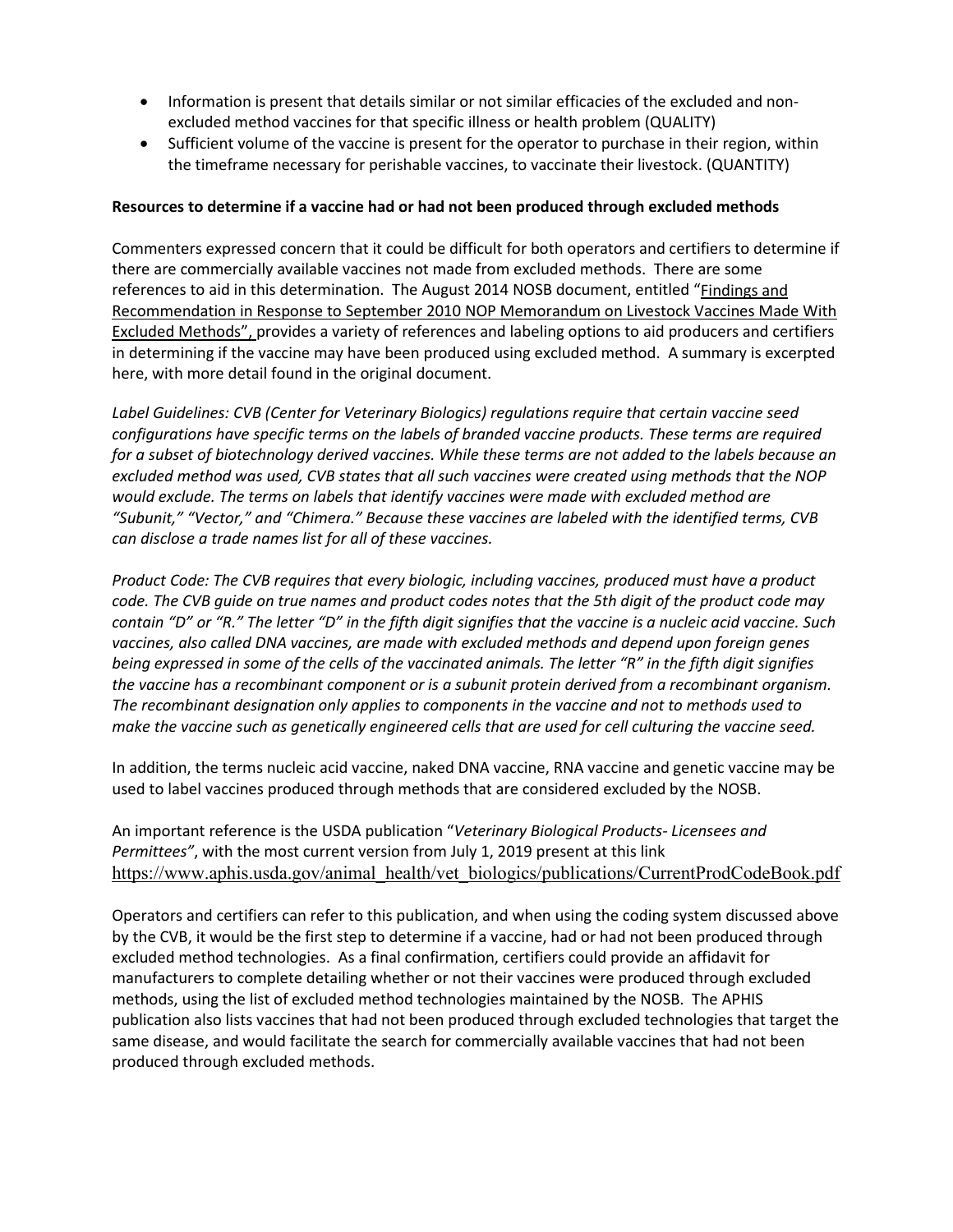Another source of information is present in the NOSB requested Technical Review of "Vaccines Made from Genetically Modified Organisms" from 2011. While this information is somewhat dated, it can be used as a starting point for updating using more recent information.

| Table 1. Selected Conventional and GMO Vaccines Used for Food Animals <sup>a</sup> |                                                                                                                                                                 |                                                                                                                                                                        |  |
|------------------------------------------------------------------------------------|-----------------------------------------------------------------------------------------------------------------------------------------------------------------|------------------------------------------------------------------------------------------------------------------------------------------------------------------------|--|
| <b>Disease</b>                                                                     | Conventional vaccine/strain                                                                                                                                     | GMO vaccine/strain                                                                                                                                                     |  |
| <b>Bacterial</b>                                                                   |                                                                                                                                                                 |                                                                                                                                                                        |  |
| Brucellosis (ruminants)                                                            | Brucella abortus, strain 19, strain<br><b>RB51</b>                                                                                                              | None identified                                                                                                                                                        |  |
| Brucellosis (swine)                                                                | Brucella suis, strain 2                                                                                                                                         | None identified                                                                                                                                                        |  |
| Anthrax (bovine, ovine, equine)                                                    | Bacillus anthracis, strain Sterne                                                                                                                               | None identified                                                                                                                                                        |  |
| Johne's disease                                                                    | Mycobacterium paratuberculosis<br>strain 316F                                                                                                                   | None identified                                                                                                                                                        |  |
| Contagious bovine<br>pleuropneumonia                                               | Mycoplasma mycoides subsp.<br>mycoides SC, strain T1/44                                                                                                         | None identified                                                                                                                                                        |  |
| Avian salmonellosis                                                                | Salmonella enteric servo.<br>Gallinarium, strain R9                                                                                                             | Salmonella typhimurium vaccine,<br>live culture                                                                                                                        |  |
|                                                                                    | Table 1. Selected Conventional and GMO Vaccines Used for Food Animals <sup>a</sup>                                                                              |                                                                                                                                                                        |  |
| <b>Disease</b>                                                                     | Conventional vaccine/strain                                                                                                                                     | GMO vaccine/strain                                                                                                                                                     |  |
| Bovine salmonellosis                                                               | None identified                                                                                                                                                 | Salmonella dublin vaccine                                                                                                                                              |  |
| Poultry cholera                                                                    | Pasturella multocida (various<br>strains)                                                                                                                       | None identified                                                                                                                                                        |  |
| Cattle pasteurellosis                                                              | Manheimia (Pasteurella)<br>haemolytica (various strains)                                                                                                        | None identified                                                                                                                                                        |  |
| Swine atropic rhinitis                                                             | Bordetella bronchiseptica (various<br>strains)                                                                                                                  | None identified                                                                                                                                                        |  |
| Bovine clostridiosis                                                               | Clostridium perfringens                                                                                                                                         | None identified                                                                                                                                                        |  |
| Escherichia Coli in poultry                                                        | Escherichia coli vaccine, avirulent<br>live culture                                                                                                             | Escherichia coli vaccine, live<br>culture                                                                                                                              |  |
| <b>Viral</b>                                                                       |                                                                                                                                                                 |                                                                                                                                                                        |  |
| Avian encephalomyelitis                                                            | Live and modified live virus                                                                                                                                    | Avian encephalomyelitis-fowl<br>pox-laryngotracheitis vaccine                                                                                                          |  |
| Porcine circovirus (swine)                                                         | Type 2, killed virus                                                                                                                                            | Porcine circovirus vaccine (Type<br>1-Type 2 chimera, killed virus;<br>and Type 2 killed, baculovirus<br>vector)                                                       |  |
| Marek's disease (poultry)                                                          | Live strains of Marek's disease<br>virus, serotypes 1, 2, or 3                                                                                                  | Marek's Disease-Newcastle<br>Disease live virus vaccine,<br>Serotypes $1 < 2 < 3$ , live<br>Marek's disease vector; and<br>Marek's disease live herpesvirus<br>chimera |  |
| Newcastle disease (poultry)                                                        | Bursal-disease-newcastle<br>disease-bronchitis vaccine,<br>killed or live virus; live virus<br>VG/GA strain; killed virus; and<br>B1 type, B1 strain live virus | Newcastle disease-fowl pox<br>vaccine, live fowl pox vector;<br>and Marek's disease-Newcastle<br>disease vaccine, serotype 3, live<br>Marek's disease vector           |  |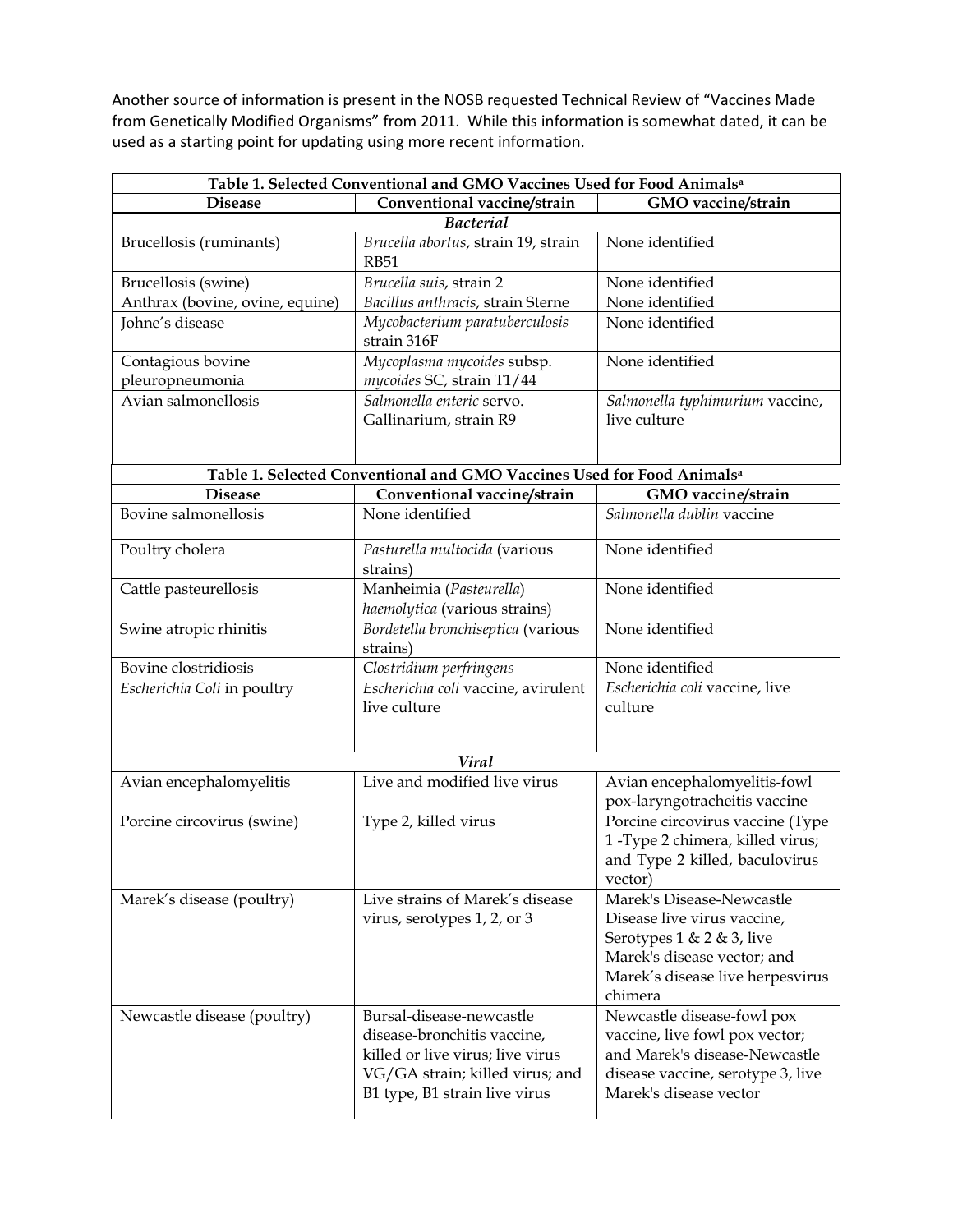| Bursal disease (poultry) | Live or killed avian bursitidis<br><i>infectivae</i> virus type 1 | Bursal disease-Marek's disease<br>vaccine, Serotype 3, live Marek's<br>disease vector |
|--------------------------|-------------------------------------------------------------------|---------------------------------------------------------------------------------------|
| Fowl pox                 | Live fowl pox vaccine                                             | Fowl pox-laryngotracheitis<br>vaccine, live fowl pox vector                           |
| Fowl laryngotracheitis   | Modified live virus vaccine                                       | Fowl pox-laryngotracheitis<br>vaccine, live fowl pox vector                           |

aSources: Frey (2007); USDA (2011)

Lastly, certifiers and the NOP could communicate with each other and develop a listing of excluded method vaccines, that do not have any commercially available equivalents and that were not produced through prohibited technologies, as well as excluded method vaccines that do have a commercially available equivalent that were not produced through excluded method technologies. Manufacturers of vaccines not produced through excluded method technologies, could choose to be OMRI listed as well. Public interest groups may also choose to do some of the research to aid certifiers and operators in understanding which vaccines are or are not produced through excluded methods.

The NOSB understands that this will add another layer of review for some operators, however, with the 2+ years of lag time between NOSB approval of this regulatory change, and a NOP final rule, the identification and tracking system for the various types of vaccines could be put in place.

The NOSB continues to work on determining which types of technologies should be excluded from allowance in organic production, with a complete list of the reviewed technologies provided in the most recent recommendation. The NOSB, through this work, can provide the organic community with the excluded method determinations needed when new technologies are put into commercial use.

# The current rule reads:

§205.105 Allowed and prohibited substances, methods, and ingredients in organic production and handling.

To be sold or labeled as "100 percent organic," "organic," or "made with organic (specified ingredients or food group(s))," the product must be produced and handled without the use of:

(e) Excluded methods, except for vaccines: *Provided,* That, the vaccines are approved in accordance with §205.600(a)

# **Subcommittee proposal**

The NOSB Livestock Subcommittee recommends the following change to the National Organic Program Final Rule §205.105 (e) (Changes to the current rule noted in bold).

Motion to change the USDA organic regulations at §205.105 (e). (Additions to the current rule noted in bold).

*(e) Excluded methods, except for vaccines: Provided, That, vaccines produced through excluded methods may be used when an equivalent vaccine not produced through excluded methods is not commercially available.*